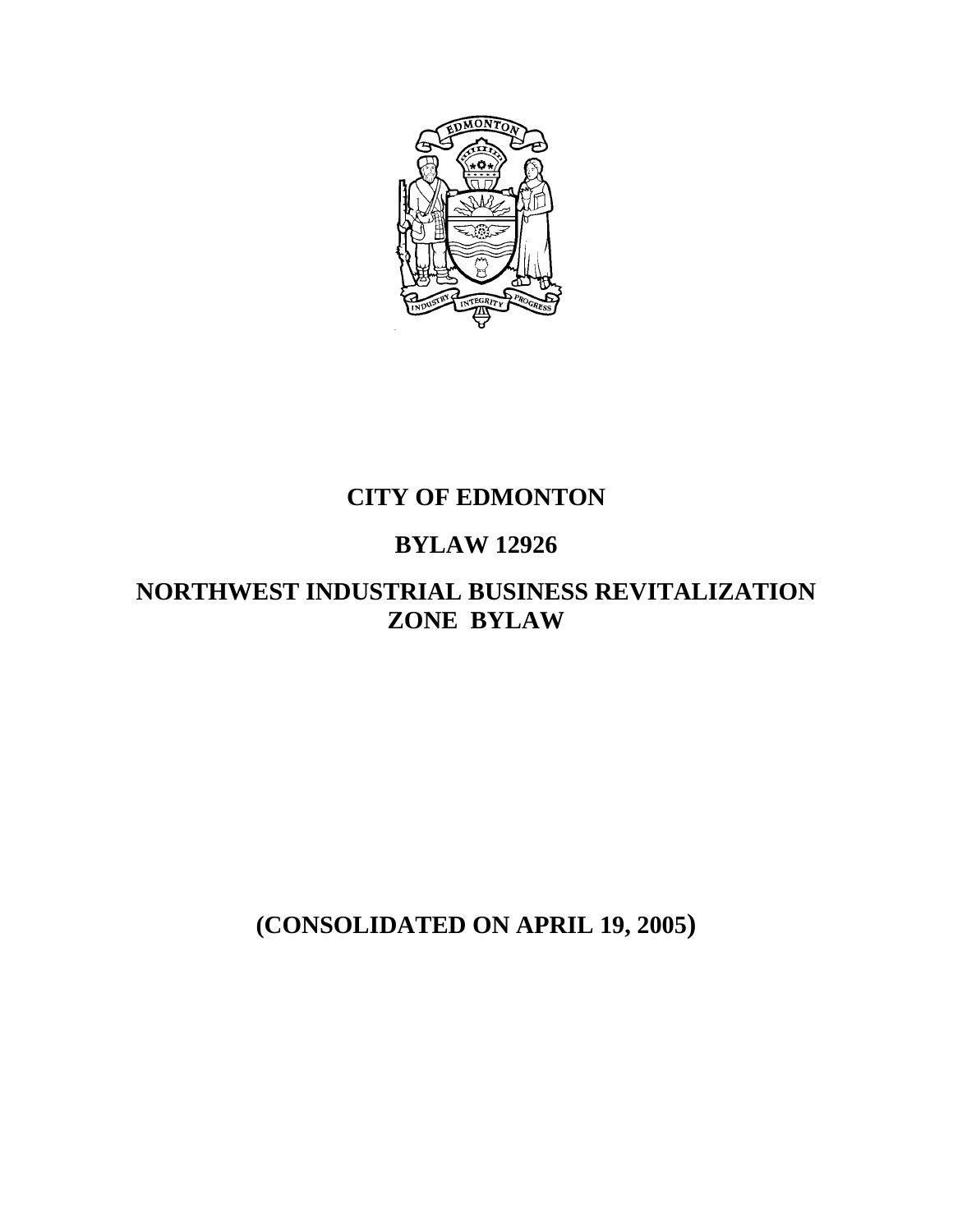### **THE CITY OF EDMONTON**

### **BYLAW 12926**

### **NORTHWEST INDUSTRIAL BUSINESS REVITALIZATION ZONE**

Whereas the Municipal Council of the City of Edmonton has received a request, appended hereto and forming Appendix "A" to this Bylaw, pursuant to Section 50 of the Municipal Government Act and the Business Revitalization Zone Regulation (Alta. Reg. 377/94), as amended, to

- (a) designate a prescribed area as a business revitalization zone;
- (b) designate a name for the zone;
- (c) establish a board for the zone;
- (d) specify the number of board members, describe the term of office of board members, the method of filling vacancies on the board and related matters;
- (e) authorize a business assessment in the zone to be used for the purposes of the business revitalization zone tax, if a council has not passed a business tax bylaw for the municipality.

AND WHEREAS on September 13, 2001, notice of the intention of Council to pass this Bylaw was mailed to every person who is shown on the current assessment roll of the City as being assessed for business taxes within the boundaries of the Business Revitalization Zone;

AND WHEREAS no petition objecting to the passing of this Bylaw has been received by the Municipal Council of the City;

NOW THEREFORE the Municipal Council of the City of Edmonton, duly assembled, enacts as follows:

#### **PART I - PURPOSE, DEFINITIONS AND INTERPRETATION**

| <b>DEFINITIONS</b> | In this bylaw, unless the context otherwise requires: |
|--------------------|-------------------------------------------------------|
|--------------------|-------------------------------------------------------|

- (a) "**Board**" means all Directors of the business revitalization zone as appointed by Council from time to time;
- (b) "**City**" means the municipal corporation of the City of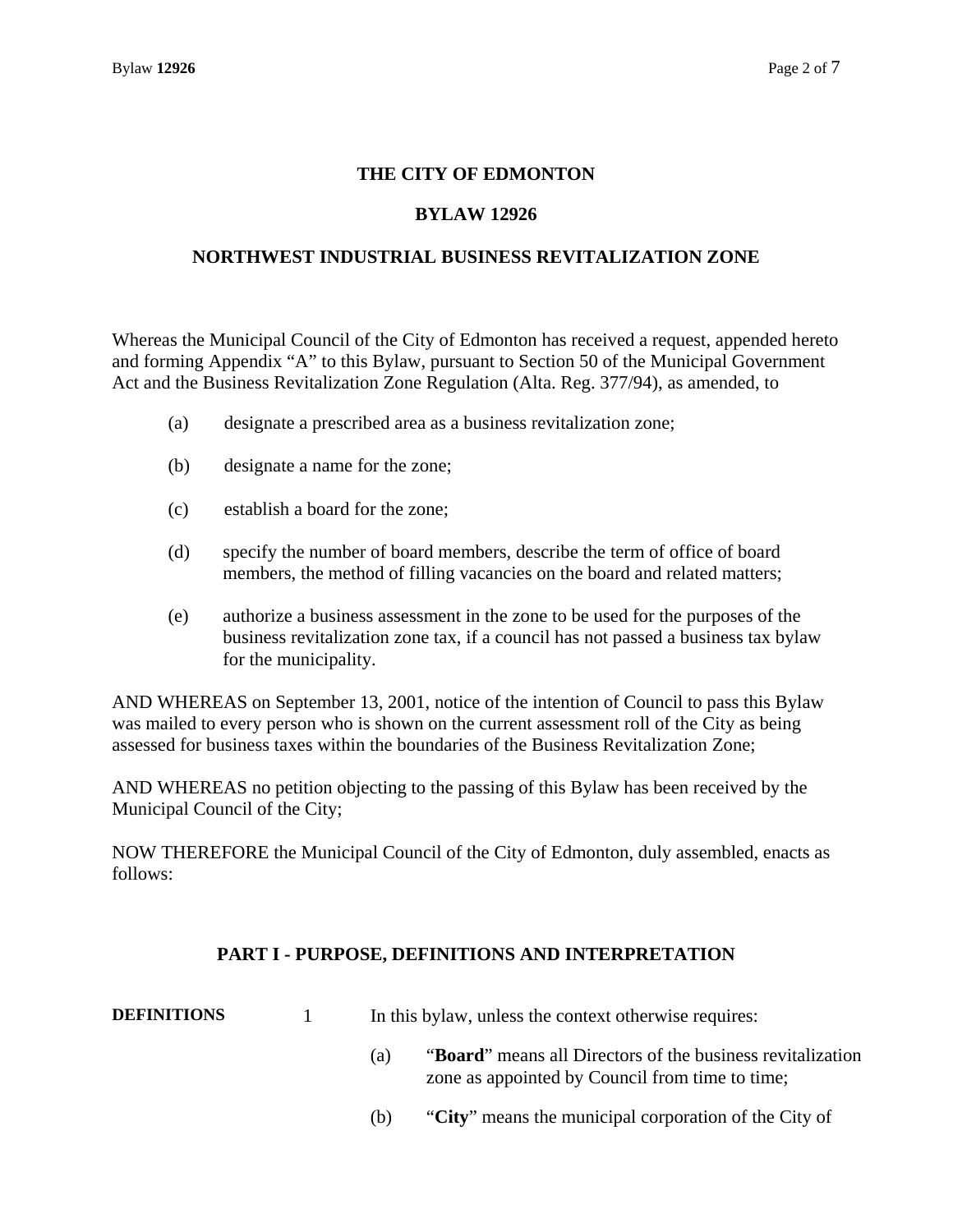Edmonton;

- (c) "**Council"** means the municipal council of the City of Edmonton;
- (d) "**Director**" means a person appointed by Council pursuant to section 6 of this bylaw;
- (e) "**Member**" means a business assessed for business taxes within the Zone;
- (f) "**MGA**" means the *Municipal Government Act*, S.A. 2000, c. M-26;
- (g) "**Person**" includes an individual, partnership, association, corporation, trustee, executor, administrator or legal representative; and
- (h) "**Zone**" means the Northwest Industrial Business Revitalization Zone designated in section 2 of this bylaw.

(S.3, Bylaw 13920, April 19, 2005)

**DESIGNATION OF THE ZONE**  2 The area, the boundaries of which are outlined and shaded on the map attached as Appendix "B" to this Bylaw, and which are more particularly described in Appendix "C" attached to this Bylaw, is hereby designed as the "Northwest Industrial Business Zone".

(S.4, Bylaw 13920, April 19, 2005)

- 3 (1) The Board of Directors of the Zone is hereby established as a corporation pursuant to Section 51(2) of the Municipal Government Act under the name "Northwest Industrial Business Association".
	- (2) The Corporation hereby established shall consist of Directors appointed from time to time in accordance with Section 6.
		- (S.5, Bylaw 13920, April 19, 2005)
- 4 The objects or purposes for which the Zone are established are:
	- (a) improving, beautifying and maintaining property in the Zone;
	- (b) developing, improving, and maintaining public parking; and
	- (c) promoting the Zone as a business or shopping district.

**ESTABLISHMENT** 

#### **OF THE ASSOCIATION**

**PURPOSES OF THE ZONE**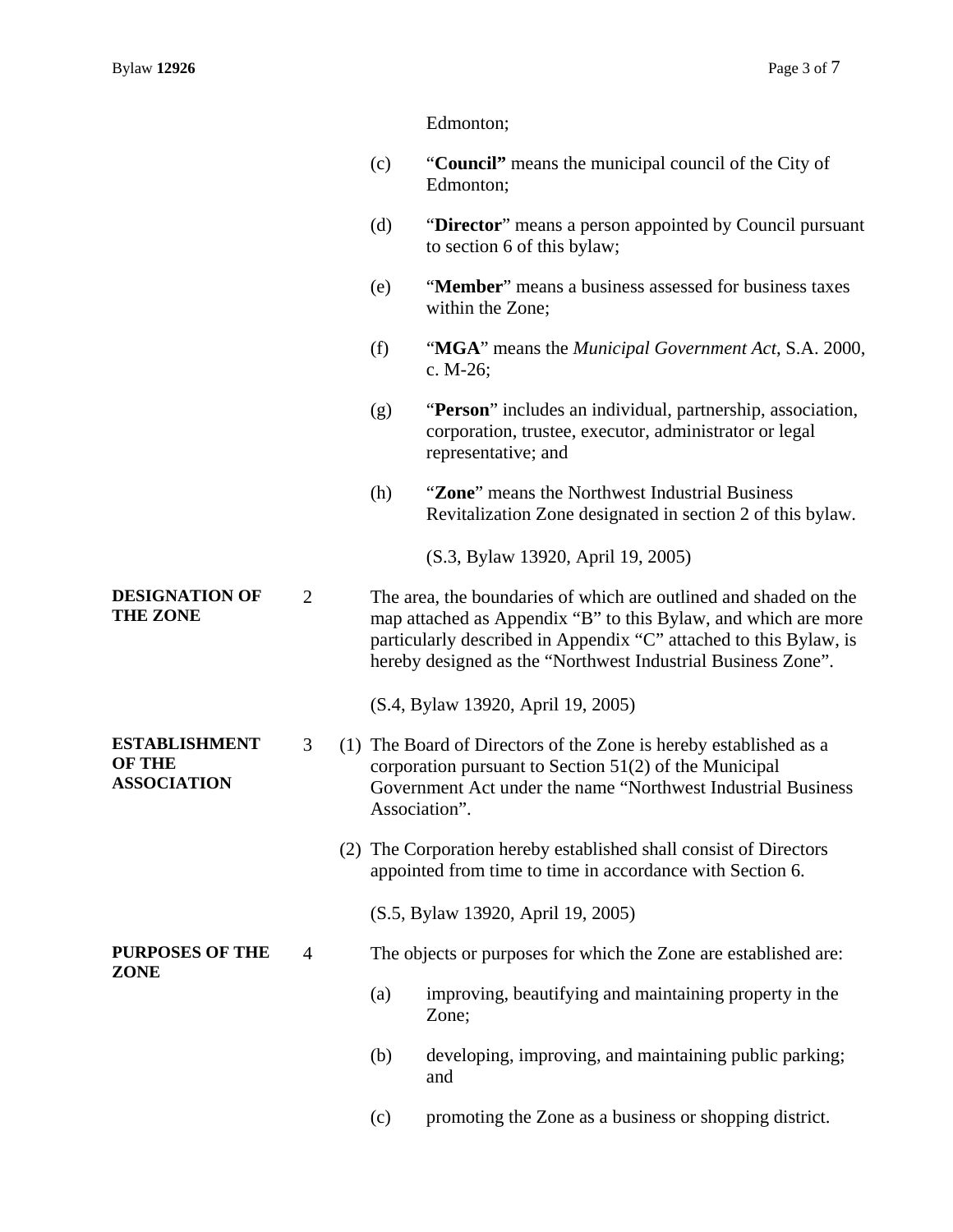| <b>POWERS OF</b><br><b>ASSOCIATION</b>    | 5 |                          |             | (1) Subject to the provisions of this bylaw and every other applicable<br>bylaw of the City or statute or regulations of the Province, the<br>Zone shall have the power to do all things necessarily incidental to<br>the attainment of its objects.                                                               |
|-------------------------------------------|---|--------------------------|-------------|--------------------------------------------------------------------------------------------------------------------------------------------------------------------------------------------------------------------------------------------------------------------------------------------------------------------|
|                                           |   |                          |             | (2) Nothing in this bylaw shall be construed as giving the Zone the<br>power to borrow money or otherwise pledge its assets without the<br>express direction of Council.                                                                                                                                           |
| <b>DIRECTORS</b>                          | 6 |                          | by Council. | (1) The Board of the Zone shall consist of fifteen Directors appointed                                                                                                                                                                                                                                             |
|                                           |   |                          |             | (2) At the recommendation of the Board, Council may appoint fewer<br>than fifteen Directors.                                                                                                                                                                                                                       |
|                                           |   |                          |             | (3) Each appointment made by Council is for a term of one year with<br>no maximum number of terms.                                                                                                                                                                                                                 |
|                                           |   |                          |             | (4) No person shall be appointed as a Director unless that person:                                                                                                                                                                                                                                                 |
|                                           |   |                          | (a)         | has been nominated in writing, submitted to the Board<br>before close of nominations, for appointment as a Director,<br>by any person in the Zone who is shown on the current<br>assessment roll of the City as being assessed for business<br>taxes with respect to a business carried on within the Zone,<br>and |
|                                           |   |                          | (b)         | has consented to act as a Director, in writing submitted to<br>the Board prior to that person's appointment.                                                                                                                                                                                                       |
|                                           |   |                          |             | (5) A majority of existing, appointed members constitutes quorum.                                                                                                                                                                                                                                                  |
| <b>REMUNERATION</b>                       | 7 |                          |             | (1) The position of a Director is voluntary, and no remuneration will<br>be paid for services as a Director.                                                                                                                                                                                                       |
|                                           |   |                          |             | (2) Directors shall be reimbursed for expenses necessarily incurred in<br>the performance of duties as a Director.                                                                                                                                                                                                 |
| <b>PROCEDURES FOR</b><br><b>THE BOARD</b> | 8 |                          |             | (1) The Board shall manage the business and affairs of the Zone.                                                                                                                                                                                                                                                   |
|                                           |   |                          |             | (2) The Board shall meet at least quarterly and may meet more<br>frequently, as it sees fit, for the dispatch of business.                                                                                                                                                                                         |
|                                           |   | (3) The Directors shall: |             |                                                                                                                                                                                                                                                                                                                    |
|                                           |   |                          | (a)         | elect one of their number as Chair of the Board to preside at<br>all meetings of the Board, and                                                                                                                                                                                                                    |
|                                           |   |                          | (b)         | determine the period for which that person is to hold office.                                                                                                                                                                                                                                                      |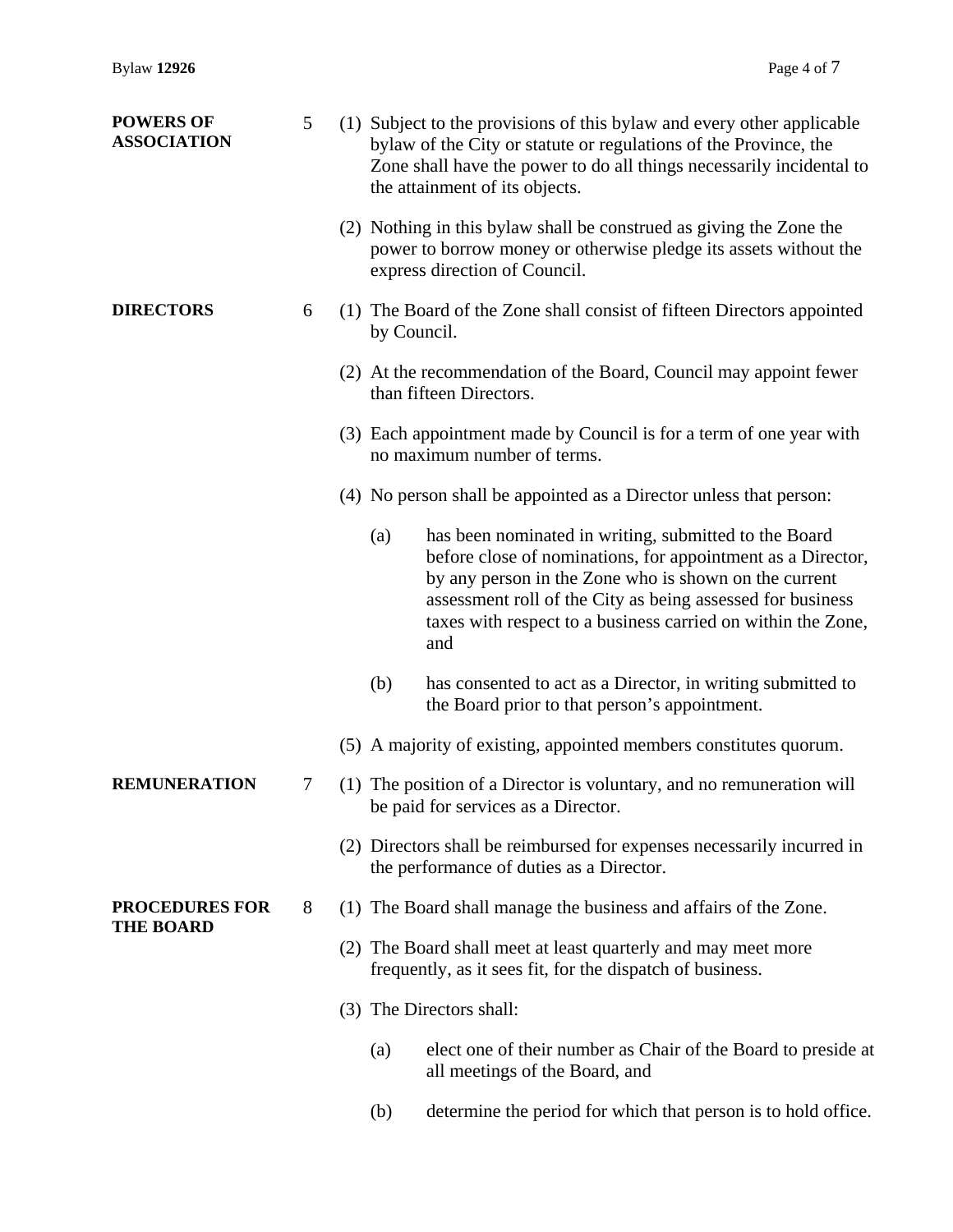- (4) If the Chair is not present within fifteen (15) minutes from the time fixed for the holding of any meeting, the Directors present shall choose one of their number to be the Chair of the meeting.
- (5) A motion is lost when the vote is tied.
- (6) The Board may delegate any of the Board's powers to a committee or committees consisting of one or more Directors.
- 9 (1) The financial year of the Board is the calendar year.
	- (2) The Board may appoint such officers of the Zone as the Board sees fit and may specify the powers and duties of such officers and, subject to the provisions of this bylaw, may delegate to any officer such of the powers of the Board as the Board thinks fit.
	- (3) If a Director or a Director's family member, as defined within the MGA, has a pecuniary interest in a matter before the Board, the Director shall be precluded from voting or participating in the discussion.
	- (4) The Zone may have a corporate seal, which seal may be adopted or changed from time to time by the Board and on which the name of the Zone shall appear.
	- (5) The banking business of the Zone shall be transacted with such banks or financial institutions as the Board may from time to time designate, and shall be transacted in accordance with such agreements, instructions, and delegations of power as the Board may from time to time prescribe.
	- (6) The Board shall cause true accounts to be kept of the sums of money received and expended by the Zone and the matter or matters in respect of which such receipts and expenditures take place, all acquisitions and dispositions of property of the Association, and all the assets and liabilities of the Zone.
	- (7) The books of account of the Zone shall be kept at such place or places as the Board thinks fit, and no person, other than a Director, an officer, the City Auditor, or an officer, accountant, or other person, whose duty to the Zone or to the Council require that person to do so, shall have any right to inspect any account or book or document of the Zone except as may be authorized by the Board, by Council, or by statute.
	- (8) The Board shall, in each year at the time and in the form prescribed by the Council, submit to the Council, for its approval, estimates of revenues and expenditures expected to be received and made by

#### **FINANCIAL MATTERS**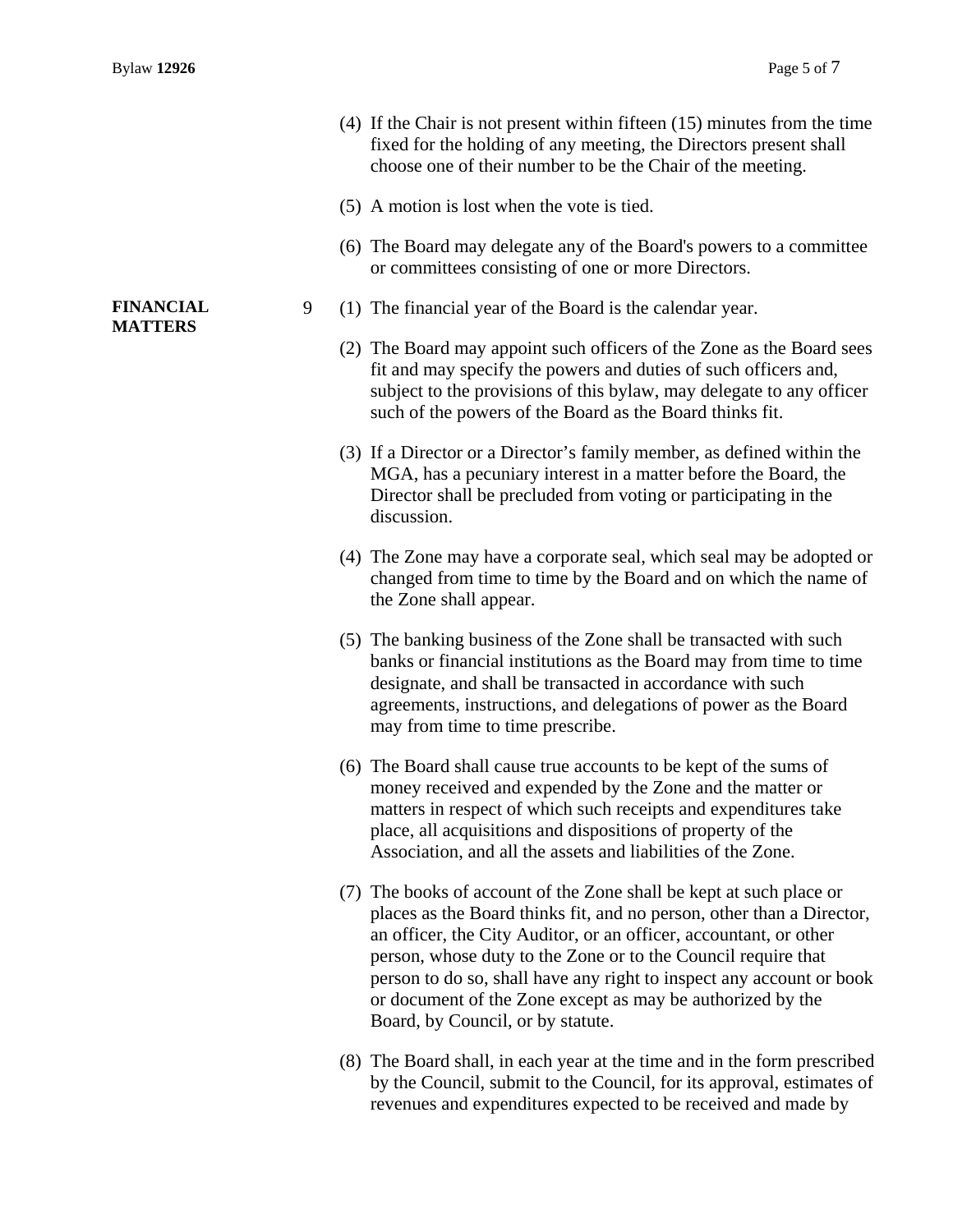**ANNUAL GENERAL MEETINGS AND SPECIAL** 

**MEETINGS OF THE** 

**BOARD** 

the Zone for the next fiscal year.

- (9) The Board shall present and review these estimates with its Members at the annual general meeting and subsequently revise, if necessary, and approve them prior to their submission to Council.
- (10) The Board shall notify by mail, personal delivery, or a combination of the two, all businesses within the Zone listed in the current assessment roll of the proposed budget, and of the date and place when Council will consider approval of the proposed budget.
- 10 (1) In each calendar year, prior to submitting its estimates of revenues and expenditures to Council, the Board shall hold an annual general meeting of all Members.
	- (2) Written notice of the annual meeting shall be sent by mail, personal delivery, or a combination of the two, to all Members, at least fourteen (14) days prior to the meeting date.
	- (3) At the annual meeting the Board shall:
		- (a) review with Members its estimates of revenues and expenditures for the next calendar year;
		- (b) review with Members any nominations for new Directors from the Members for the next calendar year received by the Board prior to the meeting;
		- (c) seek any additional nominations for new Directors for the next calendar year; and
		- (d) close the nomination period permanently for new Directors for the next calendar year.
	- (4) For the purposes of any vote of the membership during the annual meeting or a special meeting, the following voting procedures shall apply:
		- (a) Each Member shall be entitled to one vote;
		- (b) In order to be eligible to vote, each representative shall present to the Board upon arrival at the meeting, an original signed statement giving the bearer permission to represent the Member in any vote at that meeting; and
		- (c) Motions are passed by a majority of the votes cast by the Members present at the meeting.
			- (S.6(4.0 10.4), Bylaw 13920, April 19, 2005)